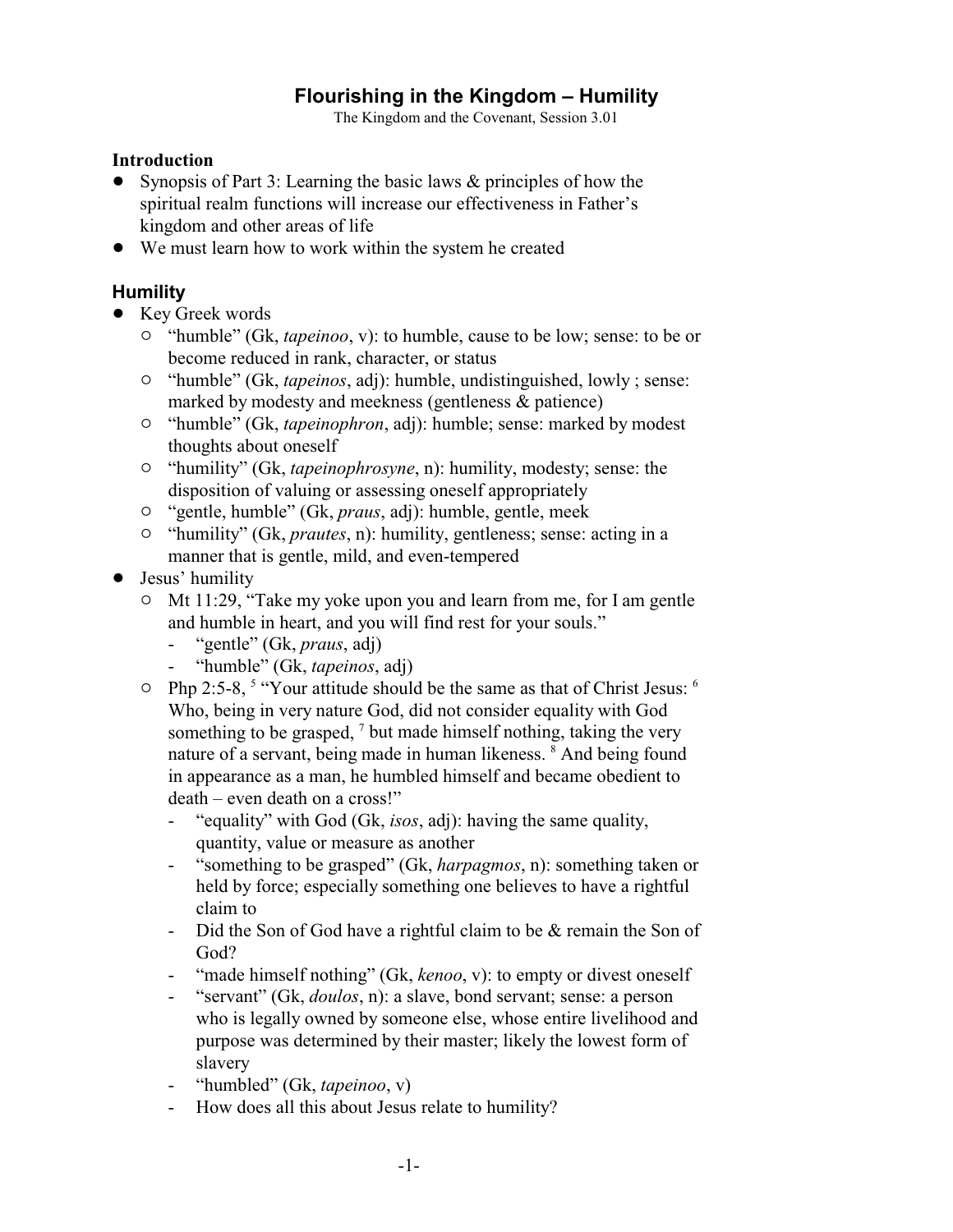- <sup>o</sup> Mt 9:6, et al: identified himself as Son of Man
- $\circ$  Mt 27:12-14, <sup>12</sup> "When he was accused by the chief priests and the elders, he gave no answer. <sup>13</sup> Then Pilate asked him, 'Don't you hear the testimony they are bringing against you?' <sup>14</sup> But Jesus made no reply, not even to a single charge – to the great amazement of the governor."
	- Did he have the legal right as a human to defend himself?
- God's humility
	- $\circ$  How do most people, including some Christians, view God's nature?
	- $\circ$  Jn 14:9(c), "Anyone who has seen me has seen the Father."
	- $\circ$  In what ways might we attribute humility to God, based on what scripture says about him?
- Our humility
	- $\circ$  Php 2:3, "Do nothing out of selfish ambition or vain conceit, but in humility consider others better than yourselves."
		- "humility" (Gk, *tapeinophrosyne*, n): humility, modesty; sense: valuing or assessing oneself appropriately
		- According to this verse, what's one of the results of humility?
		- Humility causes us to step off of our pedestal, to refuse to exalt or even focus on ourselves
	- " Php 2:5, "Your attitude should be the same as that of Christ Jesus."
	- <sup>o</sup> 1 Pet 3:8, "Finally, all of you, live in harmony with one another; be sympathetic, love as brothers, be compassionate and humble."
		- "humble" (Gk, *tapeinophron*, adj)
		- Why is thinking of ourselves modestly essential to being sympathetic, compassionate?
	- $\circ$  Jas 3:13, "Who is wise and understanding among you? Let him show it by his good life, by deeds done in the humility that comes from wisdom."
		- "humility" (Gk, *prautes*, n)
		- Explain why demonstrating your wisdom by being humble is not an oxymoron
- False humility
	- $\circ$  Examples
		- acting humble to draw attention to yourself
		- self-abasement
	- $\circ$  Col 2:18(a), 23, "Do not let anyone who delights in false humility and the worship of angels disqualify you for the prize.... Such regulations indeed have an appearance of wisdom, with their self-imposed worship, their false humility and their harsh treatment of the body, but they lack any value in restraining sensual indulgence."
		- "humility" (*tapeinophrosyne*): humility, modesty
		- What is false humility and why would anyone practice it?
	- " Jas 4:10, "Humble yourselves before the Lord, and he will lift you up."
		- "humble" (Gk, *tapeinoo*, v)
		- How would self-centeredness cause us to interpret this verse?
		- How would genuine humility cause us to interpret this verse?